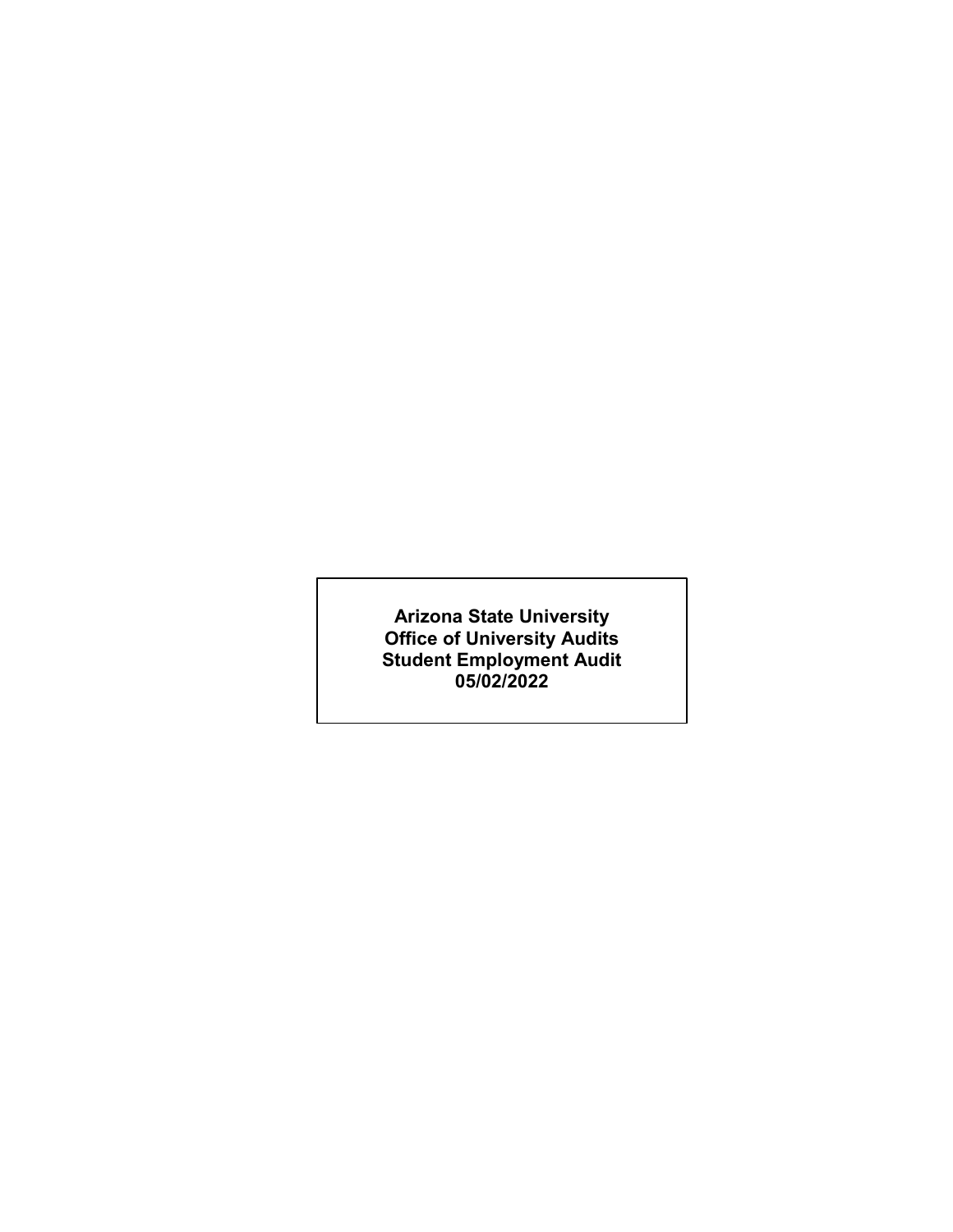**Summary:** The Student Employment Audit was included in the Arizona State University (ASU) FY 2022 audit plan approved by the Arizona Board of Regents (ABOR) Audit Committee and ASU Senior Leadership. The audit focused on the administrative, operational and financial controls related to hourly student employment. This audit is in support of ASU's mission of effective management of financial and human resources, and helping students thrive.

**Background:** ASU's Student Employment program provides eligible students with parttime employment opportunities on and off-campus, which may be partially or fully funded by the Federal Work-Study (FWS) Program depending on the student financial need and the type of job. Total hourly student employment compensation (including FWS funding) for FY2021 was approximately \$60 million. In academic year 2021 there were approximately 12,000 hourly student employees, of which 2,494 earned FWS funds. The primary departments involved in facilitating student employment include the Student Employment Office (SEO), under the umbrella of Financial Aid and Scholarship Services (FASS), and the distributed units across the university hiring the students. Other departments are involved in specific processes as described in the chart below.



SEO has responsibility for the processes that connect students with employment opportunities. SEO manages the posting of requisitions for student jobs, confirms eligibility for FWS funding, and approves key steps in the recruitment and hiring processes. The student employee recruitment process is facilitated primarily through Kenexa BrassRing, with interfaces to the PeopleSoft HR system. PeopleSoft is used to manage the system components of the hiring and employment processes as well as for student eligibility verification as it relates to the FWS Program.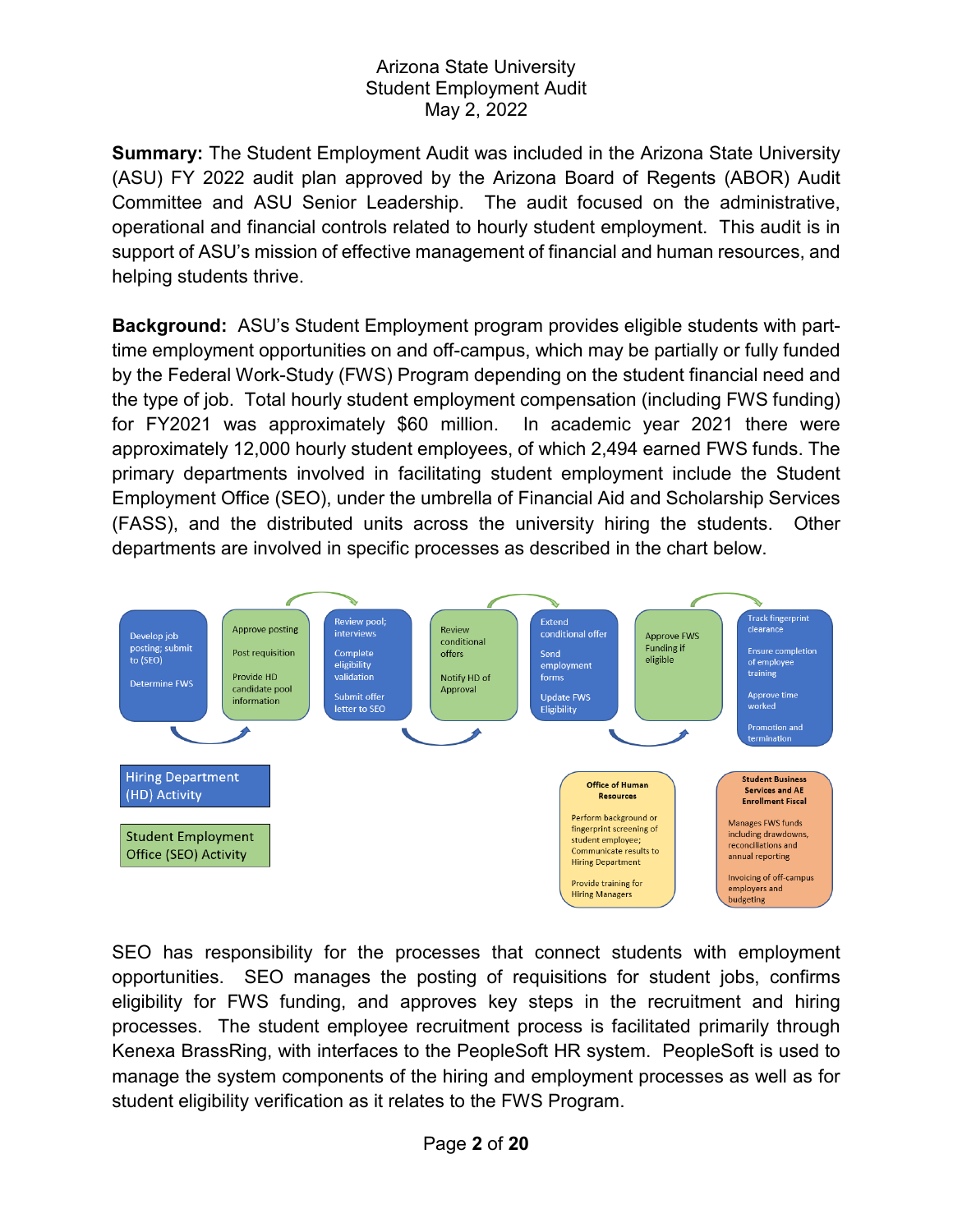The on-campus hiring departments are responsible for hiring and completing on-boarding for student employees including ensuring fingerprinting clearance is completed where required, ensuring completion of required employee training, supervising work hours, and authorizing payroll, as well as terminating student employee positions.

Off-campus employment of students who receive FWS funding is coordinated between SEO and the off-campus employer, governed by contractual agreements between ASU and the employers. The students are paid through ASU with SEO acting as the hiring department; SEO completes the required on-boarding processes of ASU, enters students into the payroll system, enters time submitted by the off-campus employer, and prepares the billings of the off-campus employer for their share of the payroll expense. The offcampus employers hire the students, supervise the employees at the work site, regulate hours of work, and submit time cards to SEO for the payroll.

ASU must meet certain requirements for the administration, accounting and reporting of FWS fund uses to participate in the FWS Program. Student Business Services (SBS) is primarily responsible for managing the funds for the financial-aid programs, including FWS, and performs fund drawdowns, distribution reconciliations and annual reporting. SBS uses the EDCAP grant management system (G5) of the Department of Education (ED) to request and adjust drawdowns, return excess funds, and access payment information and history. For FY2021, ASU was authorized \$6.1 million of FWS funding.

**Audit Objective:** The objective of this engagement was to assess the design and operating effectiveness of controls related to compliance with FWS requirements and oversight of student employment. Specifically, the audit focused on the following areas:

- Assessing recruiting and hiring processes for both on-campus and off-campus positions
- Ensuring controls are in place to enforce defined pay ranges by job grade
- Validating FWS program requirements are met, including fiscal management of funds and accurate FISAP reporting
- Validating compliance with required new hire and annual training related to employment at ASU
- Ensuring background check and fingerprint screenings are performed based on position requirements/classification
- Ensuring student employment positions are terminated when the employee is no longer an active ASU student, and
- Identifying areas for improvement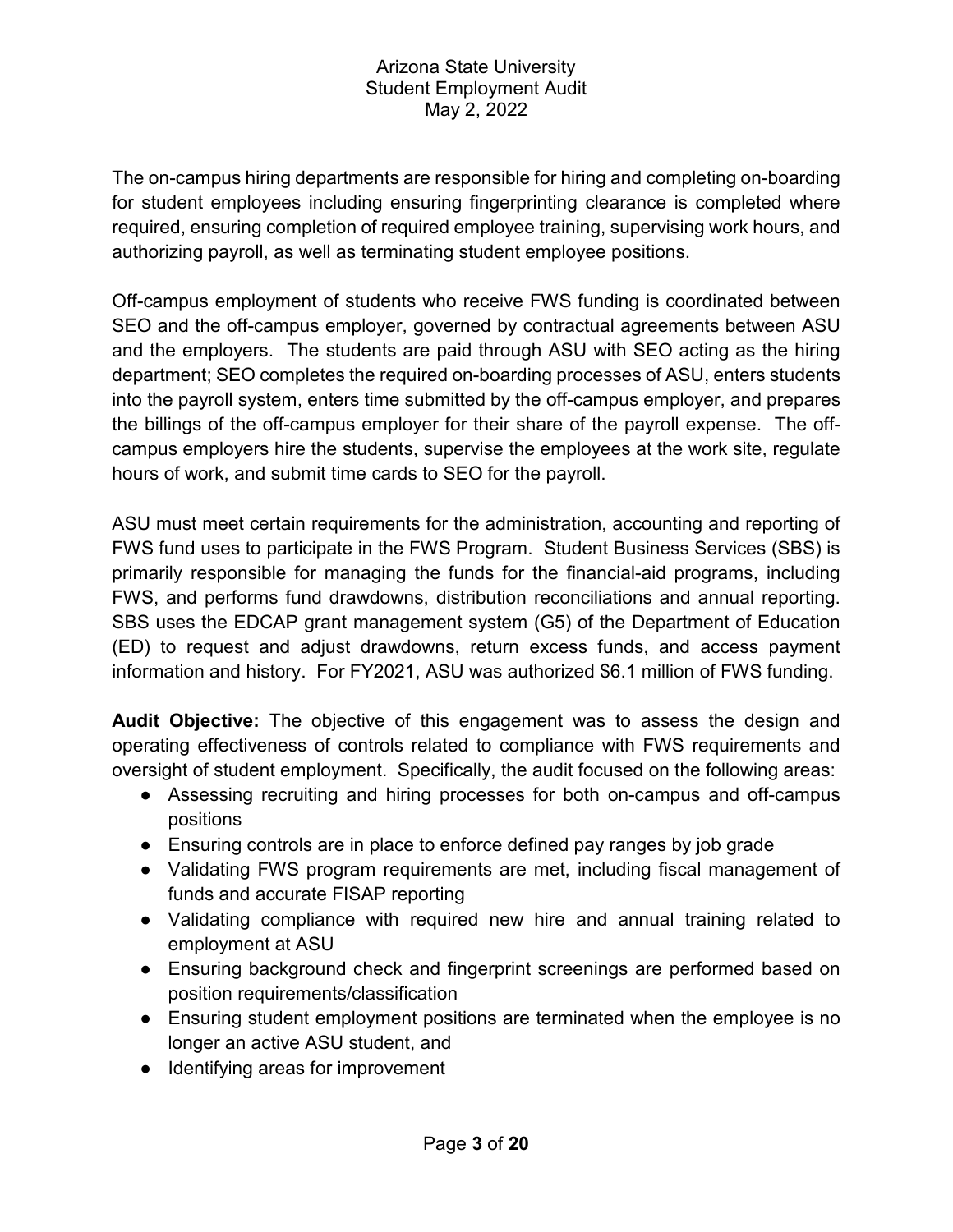**Scope:** The scope of the audit focused on hourly student employment and FWS related practices during the period of July 2020 through December 2021.

ASU accepted an invitation to participate in the FWS Experimental Site Initiative (ESI), an ED program started in 2019 to encourage universities and near-by off-campus employers to collaboratively develop relevant, career-focused paid internships for students. Eligibility testing of the participants in the FWS ESI, and ASU's administration of the program were excluded from the scope of the audit due to low participation levels. Controls over ASU payroll systems were also not considered in the scope of this review.

**Methodology:** The audit was conducted in accordance with the International Standards for the Professional Practice of Internal Auditing promulgated by the Institute of Internal Auditors and accordingly consisted of tests of procedures necessary to provide a reasonable basis for expressing our opinion. Specifically, audit work consisted of interviews with appropriate leadership and staff of SEO, FASS, SBS and six hiring departments that annually employ or support the employment of large numbers of students, review of work processes, documented policies and procedures, and substantive tests in the following areas:

- Verifying fiscal controls over the FWS Program meet requirements by:
	- $\circ$  Confirming total drawdowns from the G5 Activity Report to revenues in Workday
	- $\circ$  Reviewing supporting documentation for four drawdowns from the G5 system
	- $\circ$  Verifying the calculations of administrative cost allowances and transfers to the Job Location Development (JLD) program
- Recalculating Part V of the FY2020-21 Fiscal Operations Report and Application to Participate (FISAP) for the FWS Program, verifying timely submission and accuracy of supporting documentation by:
	- o Reviewing the FY21 annual reconciliation between PeopleSoft and Workday by SBS and verifying the participant counts and federal/non-federal shares
	- o Performing a reconciliation to Workday at the student level
	- o Verifying participant counts and federal/non-federal shares for the JLD program, community service, and tutors from supporting documentation
	- o Comparing expenditures to the FWS awards for the academic year 2021, and validating the FWS awards of 10 students with the highest difference and 22 students with no award for the fall/spring semesters
- Assessing the oversight of recruitment for student employment by:
	- $\circ$  Verifying all requisitions for the review period (5,683) had appropriate SEO approval and remained open for the minimum length of time
	- o Validating job postings were at appropriate wage rates for a sample of 25 oncampus and 10 off-campus requisitions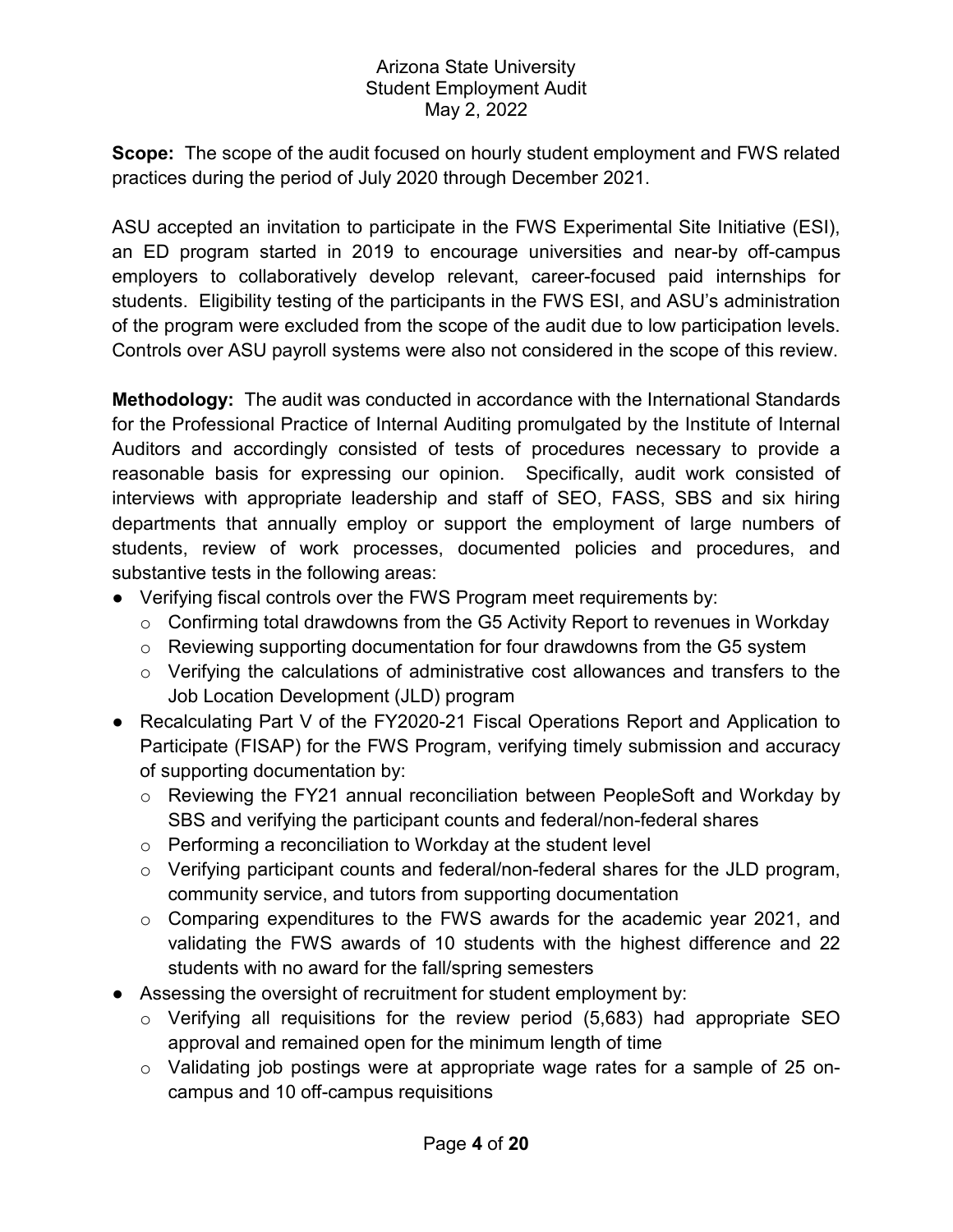- o For the sample of 25 on-campus job posting, confirming security screening requirements were identified on the posting
- o Verifying international students were not placed in FWS funded positions through review of 207 conditional offers processed for international students
- $\circ$  Validating PeopleSoft rules in place to evaluate student eligibility for the FWS Program through review of system logic and walkthrough of rules with system administrator
- Verifying offers of employment meet FWS and ASU requirements by:
	- o Reviewing offer letters and hiring documents and confirming offers agreed to the requisitions, met timing requirements, were approved by SEO, and included continuation requests for a sample of 23 on-campus student employees
	- o Confirming the Intent to Hire and Continuation Request were obtained where applicable for a sample of 25 off-campus student employees
	- $\circ$  Confirming the 6 current Off-Campus employers have a current agreement in place including required language
- Assessing controls over payroll for off-campus FWS student employees and the billing of employers for the non-subsidized portion by:
	- $\circ$  Confirming payroll was supported by signed and approved time cards validating hours worked for 25 student employees
	- o Reviewing the accounts receivable aging report and revenue accrual entry for year-end and reconciling 7 monthly invoices to payroll expenditures
- For 5,117 active student employees (on and off-campus) hired between July 2020 and September 2021, verifying completion of Fire Safety and Prevention and Information Security training between Jan 2020 and Dec 2021, and determining timeliness of training (new hire or refresher) for a sample of 25 on-campus student employees who completed both trainings
- From job requisitions opened between July 2020 and Dec 2021, assessing appropriateness and completion of security screenings by:
	- $\circ$  Confirming background checks were completed for a sample of 25 active oncampus student employees where screening was required as part of requisition
	- $\circ$  Confirming fingerprinting was completed for a sample of 25 active on-campus student employees where screening was required as part of requisition
	- $\circ$  Confirming background checks of 10 active student employees and fingerprinting of 22 active student employees hired as tutors through the America Reads and Counts programs
- Verifying graduating student employees were terminated in a timely manner for a sample of 88 student employees
- Interviewing departmental human resource teams of 6 hiring departments to confirm existing student employment practices comply with federal requirements and ASU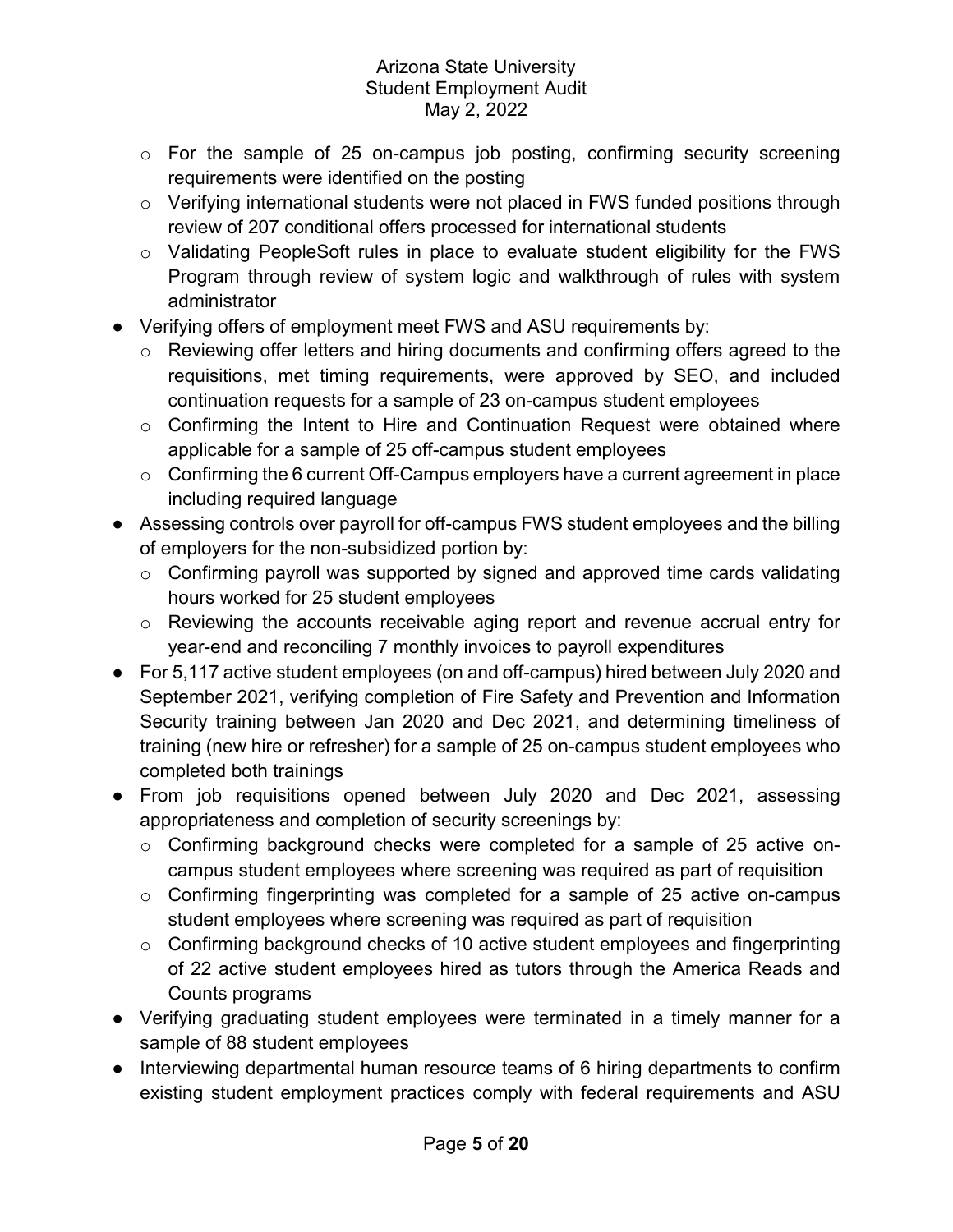#### policies, and identifying process gaps and opportunities for improvement

**Conclusion:** Overall, effective controls have generally been implemented to ensure compliance with FWS requirements of the Department of Education and some ASU policies related to student employment. Fiscal controls for the FWS funds are coordinated between FASS, AE Enrollment Fiscal and SBS, providing for the effective management of drawdowns and expenditures for FWS awards, and compilation and verification of participant information for accurate reporting in the FISAP. In addition, existing processes ensure that student employee job descriptions are reviewed by SEO, are posted in a consistent manner, and follow defined salary ranges. However, employment controls are largely distributed to the hiring unit and adequate controls have not been implemented to ensure compliance to employment screenings, required employee training, and timely termination of student employee positions.

Specifically, testing identified pervasive issues in student employee positions not completing fingerprint screening when required for the position, and at times these positions involve working with a minor such as in tutoring positions in K-12 settings. Testing also identified that required employee training is not consistently completed by student workers with exception rates averaging between 18-59%. The hiring unit is responsible for ensuring both fingerprint screening and training is complete for student employment positions.

In addition, controls governing off-campus employers require improvement. The SEO is responsible for maintaining agreements with the off-campus employers in addition to performing much of the oversight generally performed by the distributed hiring departments. Testing identified that none of the six Off-Campus FWS Continuation Request forms for student employment in fall 2021 were submitted timely; the forms were signed and dated January 2022. It was also noted the agreements do not address the responsible for security screenings (background checks and fingerprinting). Even though ASU is deemed the employer under the Agreement, the responsibilities have been delegated to the off-campus employers with no verification by SEO.

Data analytic reports exist for departments and hiring managers to track completion of fingerprint screenings and mandatory training by student employees; however, the usefulness of this reporting is negatively impacted by the nuances that student employment introduces such as holding more than one position at a time and changing positions often combined with student employee training in multiple Learning Management Systems. These reporting and system limitations have been communicated to OHR who provides the analytic reports, of which some updates have already been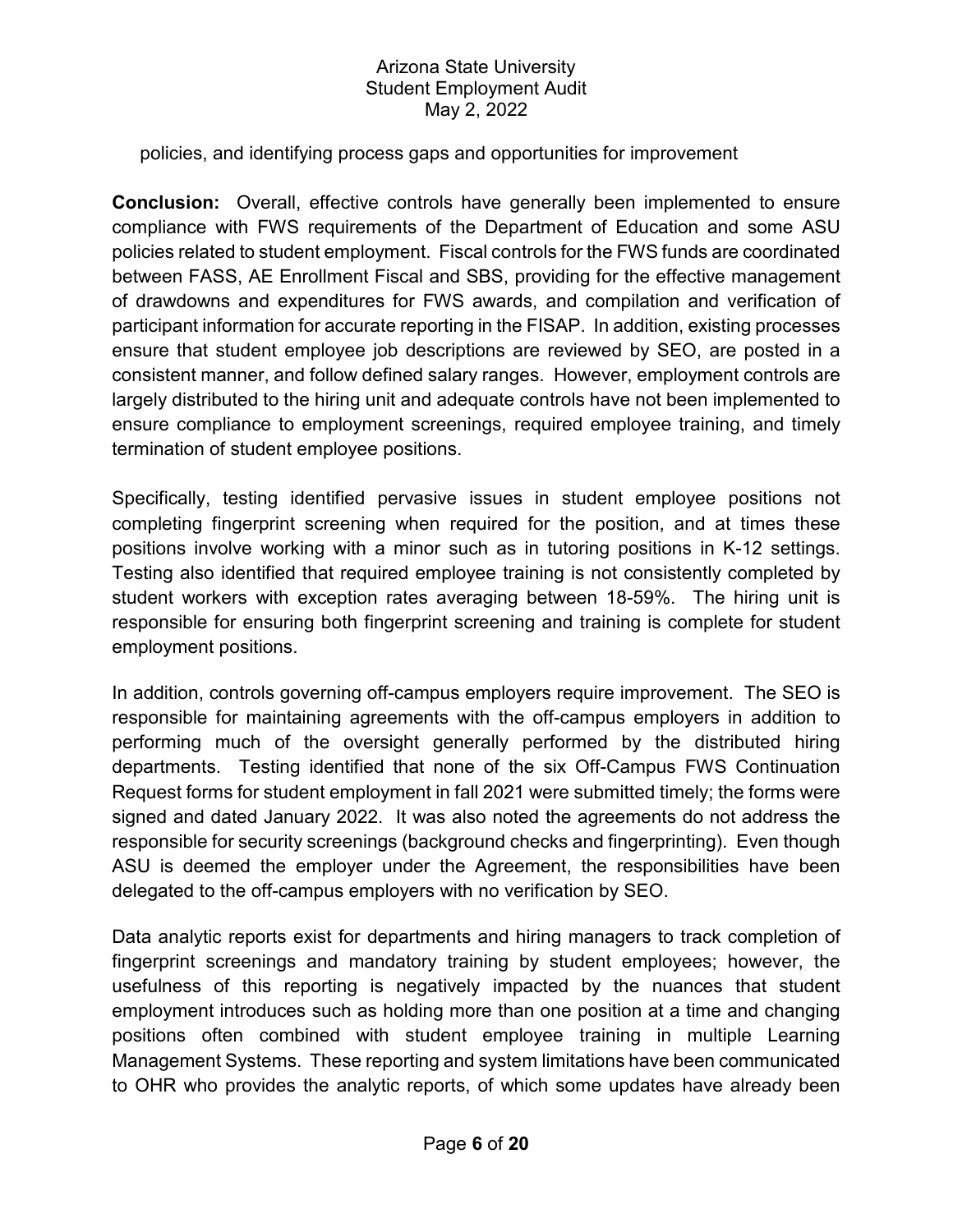implemented. These items as well as other efficiency issues related to FWS funding captured in the interviews with hiring units were also provided to the working group that is scoping potential updates/enhancements of the existing Human Capital Management application.

The control standards University Audit considered during this audit and the status of the related control environment are provided in the following table.

| <b>General Control Standard</b>                                                                                                                                                  |                                                     |                       |             |
|----------------------------------------------------------------------------------------------------------------------------------------------------------------------------------|-----------------------------------------------------|-----------------------|-------------|
| (The bulleted items are internal control objectives that<br>apply to the general control standards, and will differ<br>for each audit.)                                          | Control<br><b>Environment</b>                       | <b>Finding</b><br>No. | Page<br>No. |
| Reliability and Integrity of Financial<br>and Operational Information                                                                                                            |                                                     |                       |             |
| Fiscal management of FWS awards meet program<br>requirements.                                                                                                                    | Reasonable to<br><b>Strong Controls</b><br>in Place | N/A                   | N/A         |
| Payroll for off-campus FWS student employees is<br>$\bullet$<br>processed accurately and timely.                                                                                 | Reasonable to<br><b>Strong Controls</b><br>in Place | N/A                   | N/A         |
| Invoicing to off-campus employers for<br>$\bullet$<br>reimbursement of payroll expenditures of the<br>student employees is accurate.                                             | <b>Opportunity for</b><br>Improvement               | $\mathbf{1}$          | 9           |
| <b>Effectiveness and Efficiency of</b><br><b>Operations</b>                                                                                                                      |                                                     |                       |             |
| • Advertisements for student employment and<br>recruitment practices for on and off-campus student<br>employees comply with requirements of the FWS<br>Program and ASU policies. | Reasonable to<br><b>Strong Controls</b><br>in Place | N/A                   | N/A         |
| Final candidates meet the eligibility requirements of<br>$\bullet$<br>the FWS Program and ASU policies at hire.                                                                  | Reasonable to<br><b>Strong Controls</b><br>in Place | N/A                   | N/A         |
| Weekly and accumulated work hours of student<br>$\bullet$<br>employees are limited and monitored according to<br>ASU policies.                                                   | Reasonable to<br><b>Strong Controls</b><br>in Place | N/A                   | N/A         |
| Student employees complete mandatory new hire<br>$\bullet$<br>and refresher training according to ASU policies.                                                                  | <b>Opportunity for</b><br>Improvement               | 5                     | 14          |
| Agreements with off-campus employers include<br>$\bullet$<br>current terms and clearly state the responsibilities<br>of each party.                                              | <b>Opportunity for</b><br>Improvement               | 4                     | 13          |
| Documentation required from off-campus<br>$\bullet$<br>employers is obtained and updated timely.                                                                                 | <b>Opportunity for</b><br>Improvement               | $\overline{4}$        | 13          |
| • Fingerprint screenings are monitored and tracked<br>for completion where required for student<br>employees.                                                                    | <b>Opportunity for</b><br>Improvement               | $\overline{2}$        | 10          |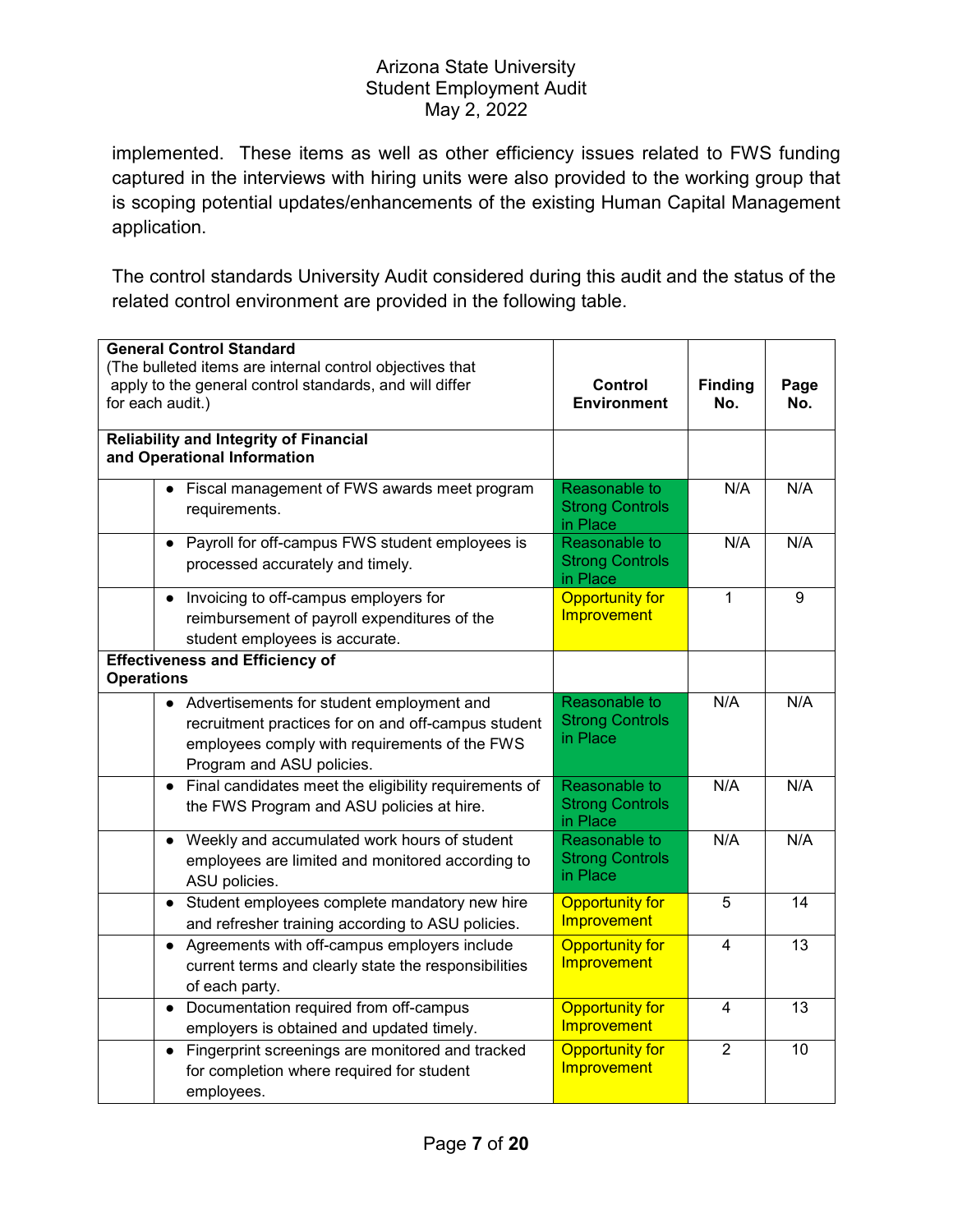|                                             | Security screenings for tutors in the America<br>$\bullet$<br>Reads/Counts program is completed according to<br>the Collaborative Agreements with participating<br>organizations. | <b>Opportunity for</b><br>Improvement               | 3   | 11  |
|---------------------------------------------|-----------------------------------------------------------------------------------------------------------------------------------------------------------------------------------|-----------------------------------------------------|-----|-----|
|                                             | <b>Safeguarding of Assets</b>                                                                                                                                                     |                                                     |     |     |
|                                             | Student employees are terminated at graduation<br>$\bullet$<br>according to ASU policy and otherwise in a timely<br>manner.                                                       | <b>Opportunity for</b><br>Improvement               | 6   | 16  |
| <b>Compliance with Laws and Regulations</b> |                                                                                                                                                                                   |                                                     |     |     |
|                                             | Off-campus employers and positions meet the<br>$\bullet$<br>eligibility requirements of the FWS Program.                                                                          | Reasonable to<br><b>Strong Controls</b><br>in Place | N/A | N/A |
|                                             | The FWS Program components are accurately<br>$\bullet$<br>reported on the annual FISAP.                                                                                           | <b>Opportunity for</b><br>Improvement               |     | 17  |

We appreciate the assistance of the Student Employment Office and Financial Aid and Scholarship Services teams during the audit.

Lisa Grace, Executive Director, University Audit and Advisory Services Sadie Petterson, Assistant Director, University Audit and Advisory Services Corinne Austin, Senior Auditor, University Audit and Advisory Services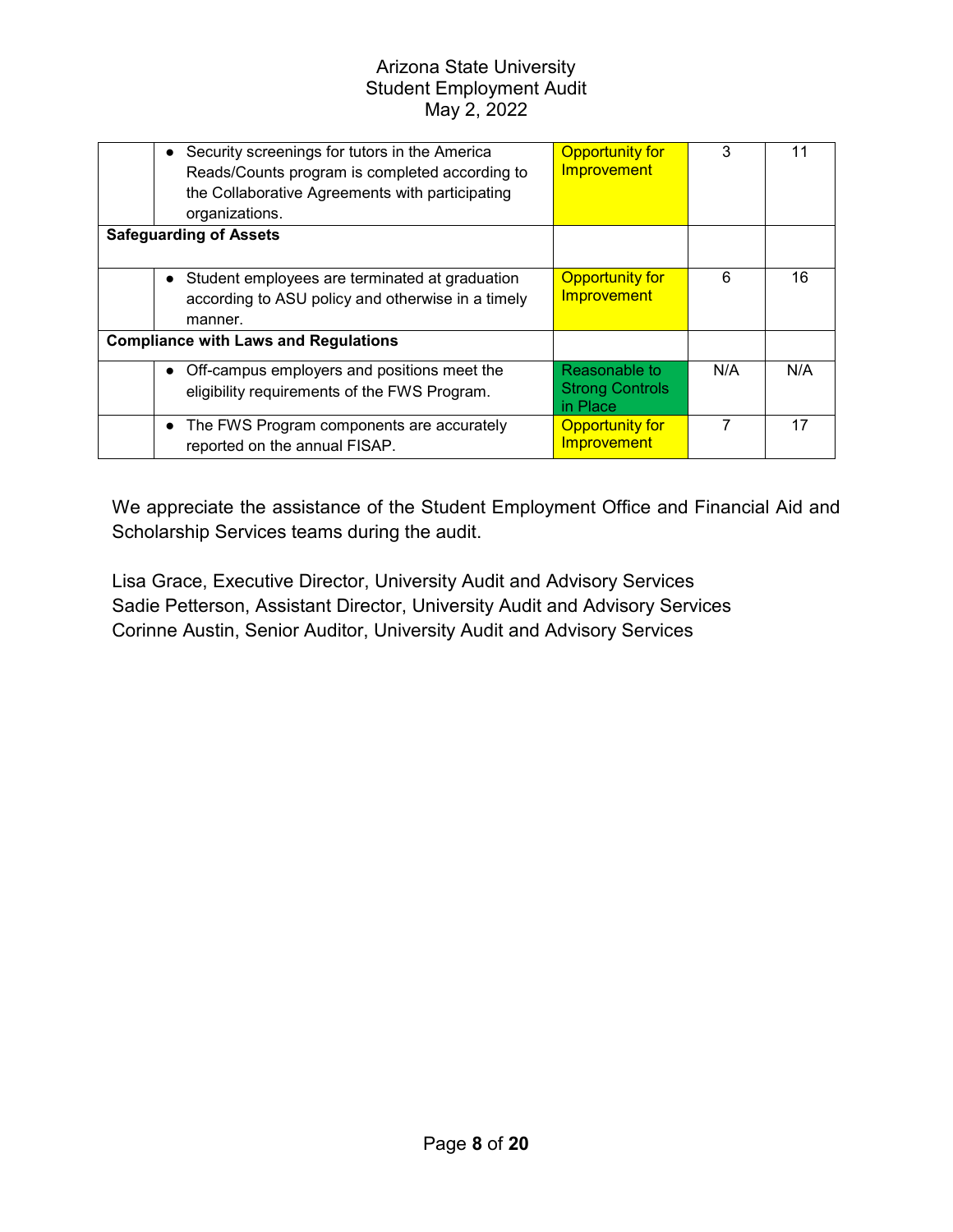## **Audit Results, Recommendations, and Responses**

## **1. Adequate reconciliation procedures have not been implemented to ensure payroll expenditures of the student employees for off-campus employers are accurately invoiced.**

**Condition:** The monthly invoices to off-campus employers for payroll processed through ASU have not been accurately calculated resulting in an accumulated underbilling at June 2021. According to SBS, the total underbilling for payroll and ERE is \$7,089. Additionally, the year-end revenue accrual entry has not been calculated accurately resulting in the underbilling not being identified. The underbilling is primarily the result of workers compensation not being included in the invoices; however, testing also identified the following issues:

- Incorrect amounts on the invoices for individual student employees
- No ERE adjustment to payroll expenditures for June
- Payroll redistributions that cross fiscal years

**Criteria:** The invoices to off-campus employers should be reconciled to the payroll expenditures posted to Workday to ensure that ASU is properly reimbursed and any discrepancies are identified and corrected.

**Cause:** Under the FWS Program, universities are allowed to pay the student employees who work for off-campus employers and bill the employers for their share, which ASU has chosen for the process. The invoices are prepared by SEO and AE Enrollment Fiscal using reports from PeopleSoft but are not reconciled to the payroll expenditures posted in Workday. The ERE adjustments and year-end revenue accrual entry are then calculated by SBS from the total of the invoices, so a separate verification is not completed.

**Effect:** ASU has not been properly reimbursed for the payroll expenditures of student employees hired by the off-campus employers.

**Recommendation:** SEO, AE Enrollment Fiscal and Student Business Services should implement procedures for reconciling the invoices for off-campus employers to the payroll expenditures posted in Workday. The procedures should include verifying the completeness and accuracy of ERE, account for any adjustments from payroll redistributions such as credits to off-campus employers, and ensure the year-end revenue accrual entry agrees to the unbilled payroll expenditures.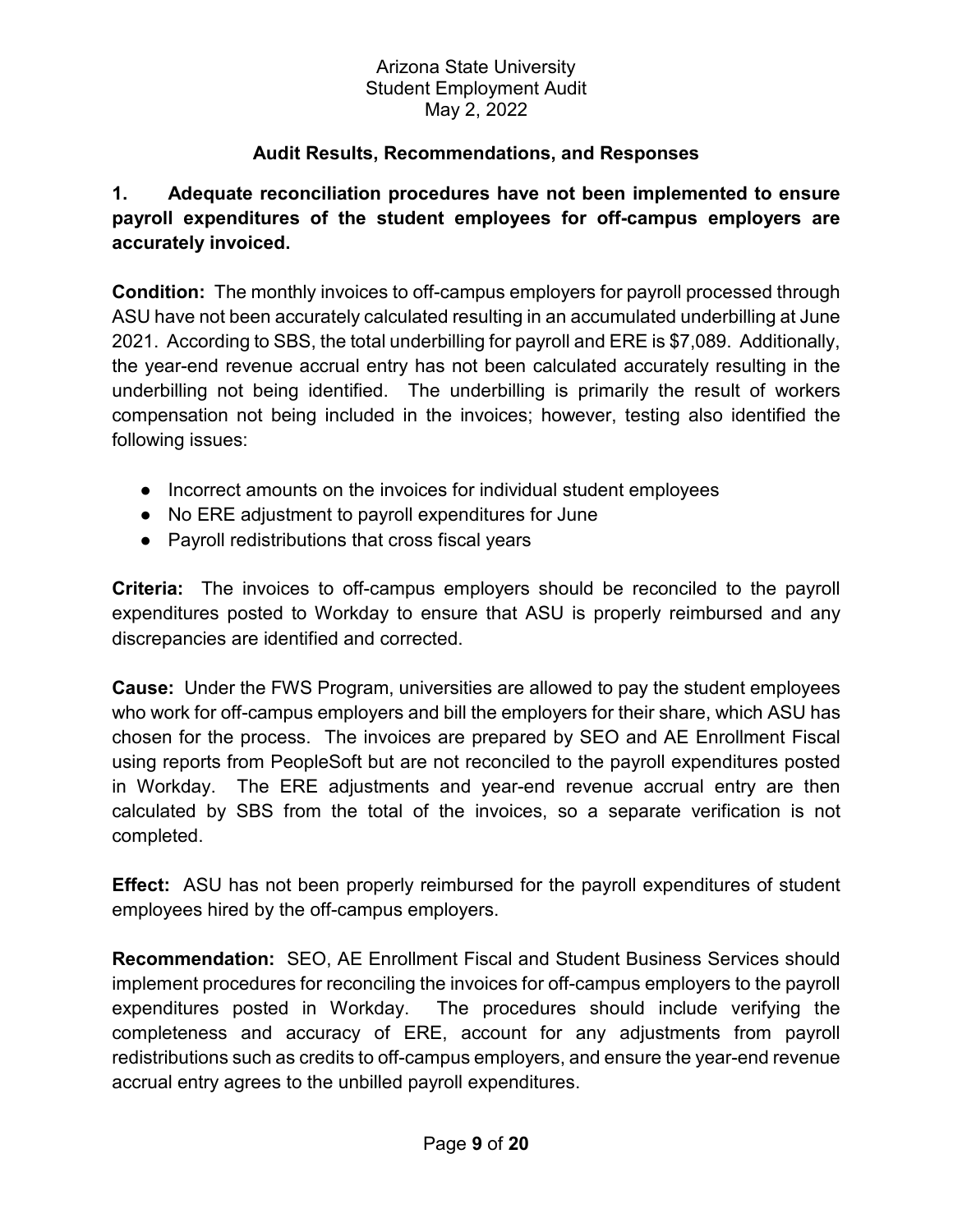**Management Response:** Student Business Services has collaborated with AE Enrollment Fiscal and the Student Employment Office to complete a more comprehensive reconciliation where the following is being verified:

- All outside agency invoiced amounts will be reconciled against Workday expenses to ensure ASU is being accurately reimbursed for all student employment expenses including the workers compensation expense. This will be completed on a monthly basis to ensure discrepancies are identified timely and necessary adjustments can be made prior to monthly invoices being sent out to student employment agencies.
- ERE and workman's comp expense amounts will be reviewed and the proper adjustment will be completed to ensure that 100% of these expenses have been accurately accounted for in the off-campus employers account. This adjustment will be completed on a monthly basis.
- Prior to completing the year end accrual entry, Student Business Services will review payroll reporting to ensure entry amount ties to unbilled payroll expenses.

The changes are implemented now with full implementation completed by June 2022 year-end closing.

# **2. Existing processes for fingerprint screenings, when required for student employee jobs, are not effective to ensure completion.**

**Condition:** Hiring departments have not implemented adequate processes to ensure student workers complete fingerprint screening when required for their position. Additionally, OHR has not implemented tracking and reporting for units to notify them when this requirement is still outstanding.

**Criteria:** The hiring department is responsible for determining whether a student worker position will be required to undergo a background check and/or fingerprint screening as a condition of employment based on the nature of the position. ASU requires fingerprinting for security or safety-sensitive and other specified jobs.

**Cause:** Hiring departments have not implemented effective controls to ensure positions that require fingerprinting are monitored to ensure this requirement is met.

In addition, OHR has not implemented notification to the hiring manager when student employees have not completed the required consent forms or scheduled appointments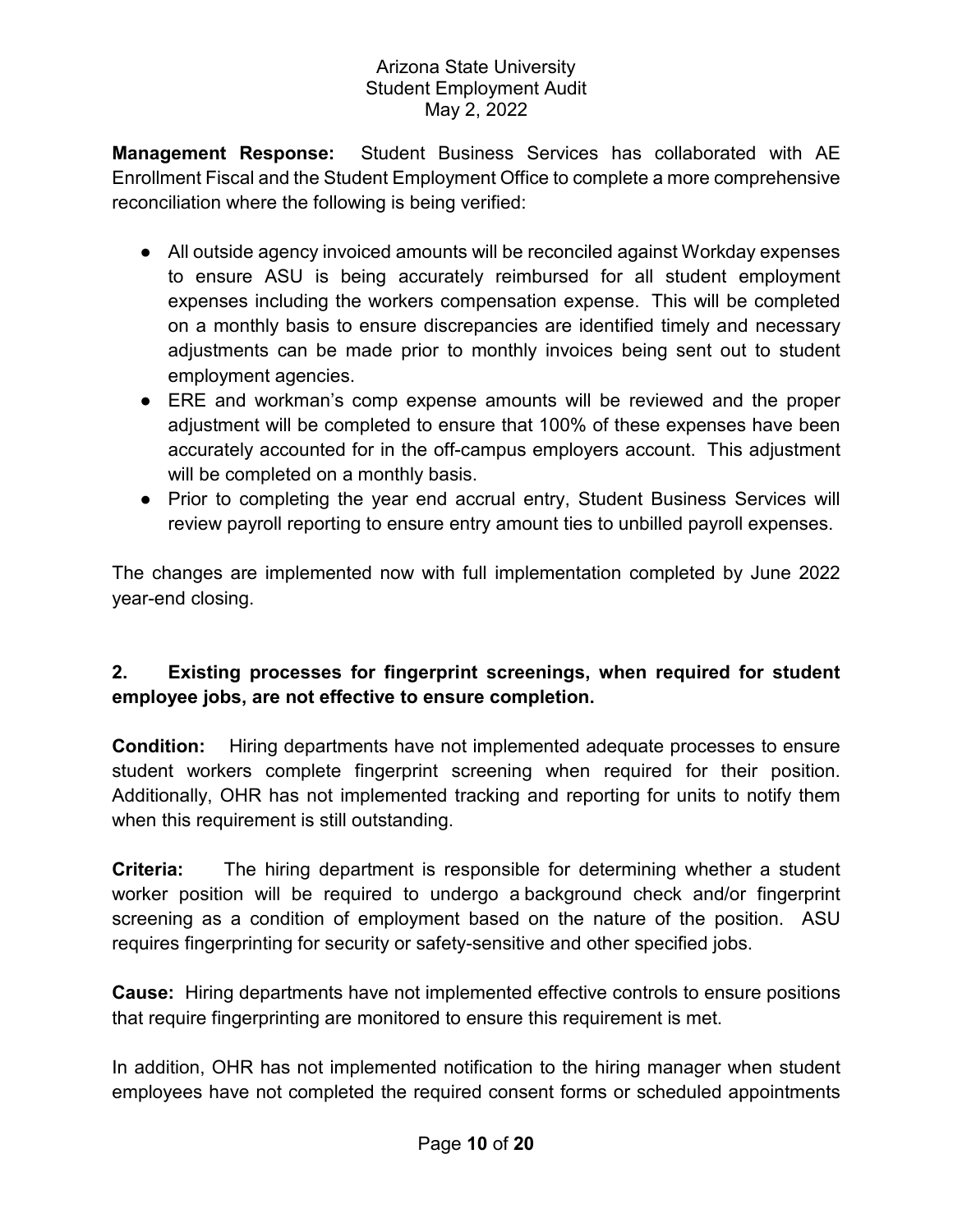to complete the fingerprinting. OHR has implemented data analytic reports for fingerprint status to aid hiring departments; however, these reports have conflicting information regarding position information which may result in a hiring manager incorrectly thinking a fingerprint check is complete in error.

**Effect:** Checks of criminal history were not completed for students employed in jobs deemed to be security or safety-sensitive (i.e. lifeguards, Residential Hall council members, box office clerks). Testing of 25 active student employees who were hired for a job that required fingerprinting found 22 (88%) did not complete the screening. Allowing these employees to perform duties that necessitate the need for a fingerprint screening potentially places employees, students, and the university community at risk.

**Recommendation:** To ensure a safe and secure working and learning environment and reduce the risks to the university, the hiring departments should ensure the fingerprinting process is completed.

In addition, The Office of Human Resources should improve training for hiring managers related to the screening processes including the differences in the timing, responsibilities, and notifications by OHR as well as ensure hiring managers are aware of the data analytics reports available and how to utilize the information for their positions. It is also recommended that OHR develop a monthly report of student employees who have not completed the fingerprint process where required and provide to departmental leadership.

**Management Response:** While the hiring department is responsible for monitoring if their student workers have completed the fingerprint screening process, OHR will implement periodic reporting to HR Liaisons to communicate outstanding fingerprint clearance instances to provide greater visibility to departmental leadership.

# **3. Requirements are inconsistent for when a background or fingerprint screening is obtained for tutoring/teaching related positions in the America Reads/Counts program, where student employees work with minors.**

**Condition:** Testing of job requisitions for the America Reads/Counts program identified inconsistencies in when a background check or fingerprinting is required for tutoring/teaching related positions. Additionally, testing of 22 active student employees hired beginning in November under two job requisitions found that 8 have not yet completed fingerprinting. For the remaining 14 student employees, the timeline for the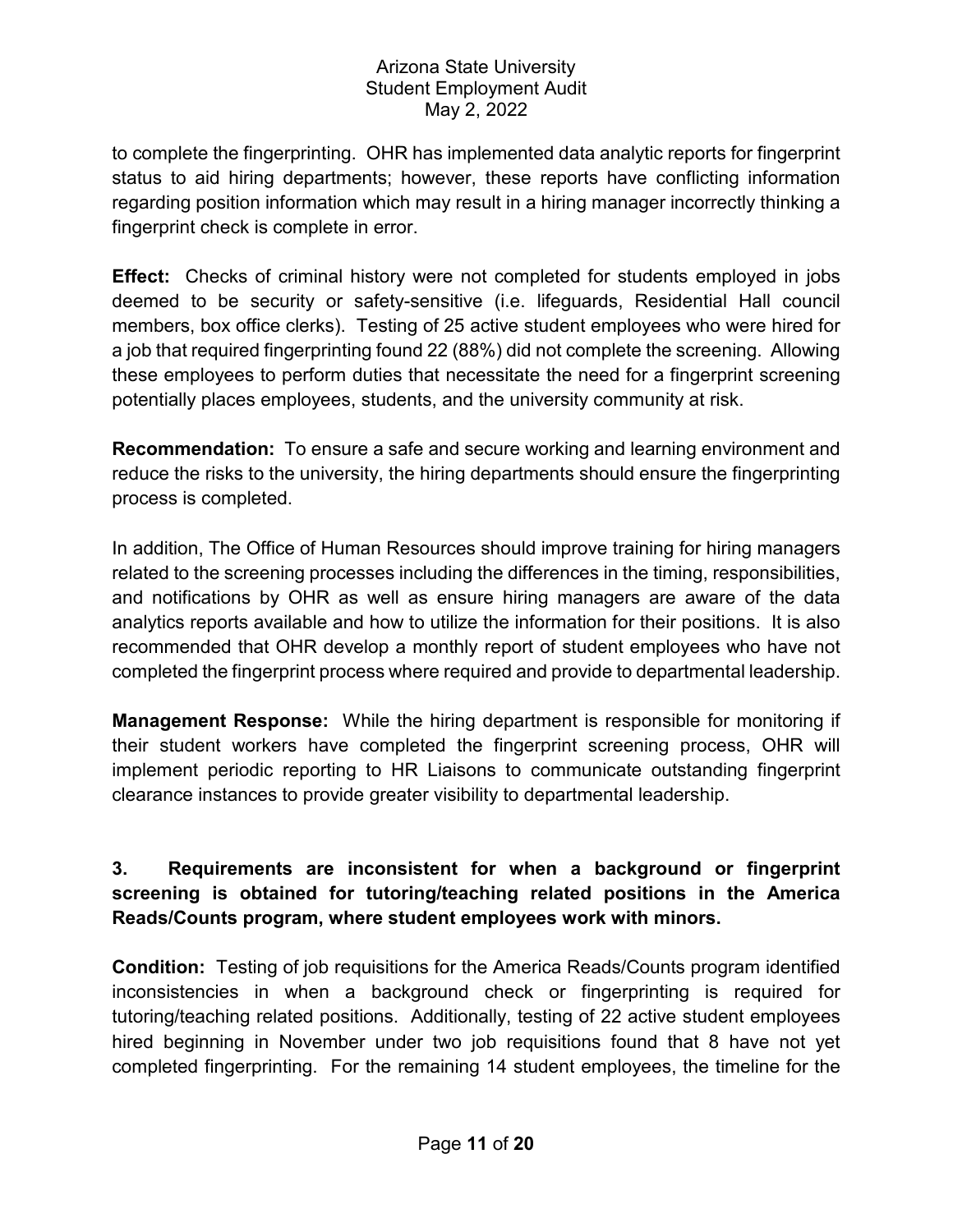fingerprinting ranged from before hire to 51 days after hire with the employees potentially working with minors for an average of 11 days prior to the screening being completed.

**Criteria:** The standard Collaboration Agreement with the organizations that receive tutoring/teaching services from the America Reads/Counts program requires ASU to complete employment screenings according to ARS requirements.

**Cause:** The department responsible for the America Reads/Counts program, Community Engagement Programs in the MLFTC, changed their process from requiring background checks to fingerprinting in the fall 2021 without understanding the differences in the processes, responsibilities, and timing of completion.

Additionally, review of the screening options on the position by the requisition approver for the hiring department was not appropriately completed for the requisitions that had no screening requirement.

**Effect:** Since background checks are completed before hire but students may be conditionally hired before completing fingerprinting, the change in the requirement on the job requisitions inadvertently resulted in some student employees providing tutoring/teaching services while their fingerprinting was being processed.

It was also noted that two requisitions (for multiple positions) from fall 2020 and spring 2021 were incorrectly processed with no screening requirement resulting in some student employees having no screening.

**Recommendation:** Community Engagement Programs should improve the review of the screening options on the position for the America Reads/Counts program to ensure the appropriate requirement is selected. The department should ensure the differences in the background check and fingerprinting processes are clearly understood, use the process that meet the requirements of the Collaboration Agreement, and implement effective tracking of screenings. Regardless of the type, the screening should be completed for tutors/teachers before they work with minors.

Additionally, the department should determine whether any of the tutors/teachers hired from requisitions that did not have a screening requirement are currently employed and immediately complete appropriate screenings.

**Management Response:** We had modified our background check policy for America Reads new hires from background checks to fingerprinting to speed up the hiring process.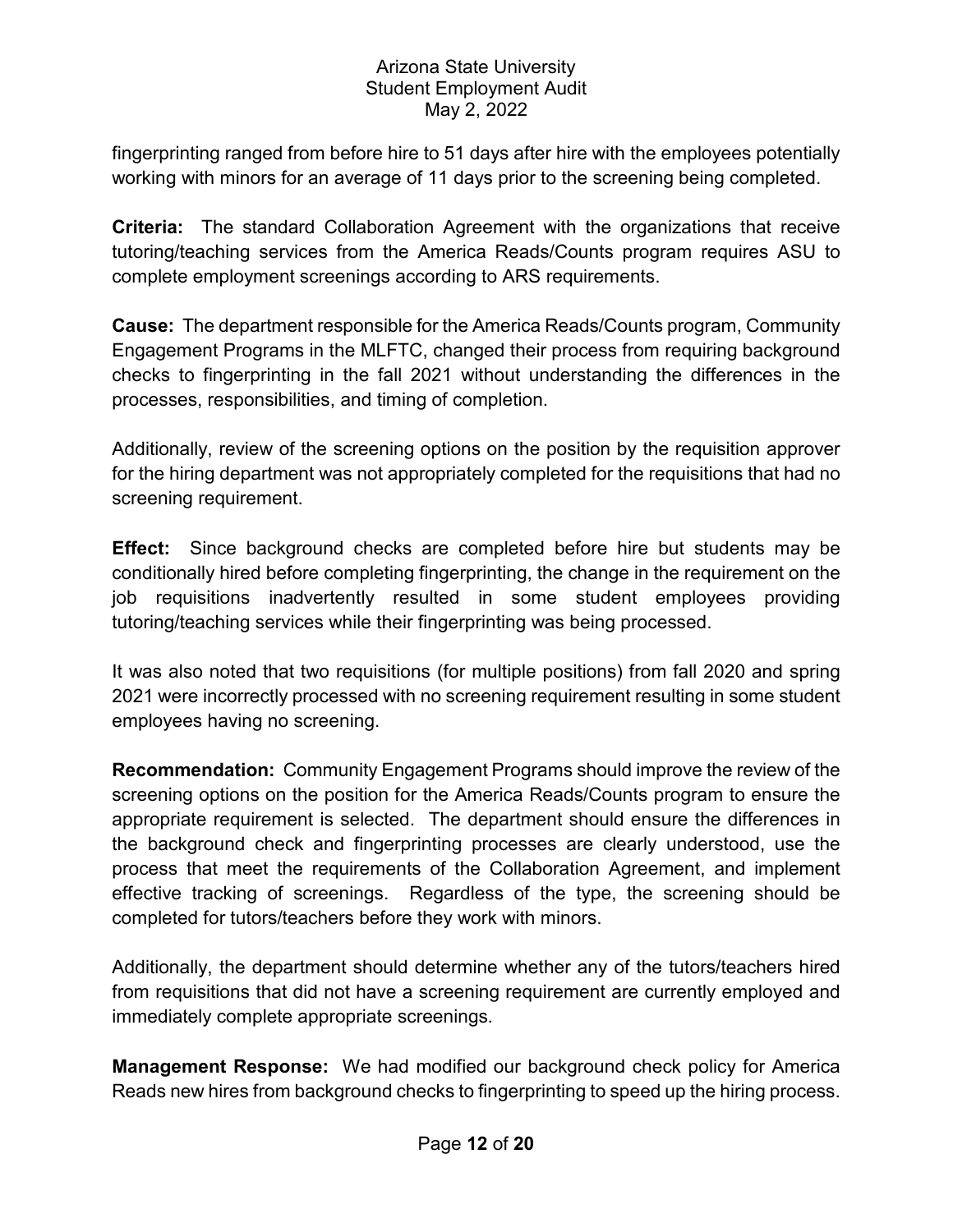While this achieved the desired outcome, we had not foreseen that some of the students would not complete the fingerprinting after being hired, which caused us to be out of compliance. To rectify this, we have modified our job postings so all candidates must go through a background check before a hire can be completed. We completed an audit on our current employees and found that two had not completed their fingerprinting. Both of them scheduled and went for fingerprinting at ASU HR.

## **4. Controls for obtaining and updating required documents from the offcampus employers that participate in the FWS Program need improvement.**

**Condition:** Required forms related to off-campus student employment are not monitored effectively to ensure they are obtained and updated timely.

It was also noted the Terms of Agreement do not address which entity has the responsibilities of conducting background and/or fingerprint screenings for student employees and when those may be necessary. While ASU is deemed the employer of record and pays the student employees, SEO indicated the responsibilities related to the screenings has been delegated to the off-campus employers. One of the off-campus employers has tutoring/teaching related jobs that work with minors, with five student employees hired for these jobs in 2021.

**Criteria:** The ASU Off-Campus FWS Student Employment Hiring Procedures require employers that want to continue a student's employment from one term to another to submit an Off-Campus Federal Work-Study Continuation Request form to SEO prior to the start of the new term.

SEO also indicated that the off-campus employers are responsible for determining the requirement for and completing background and fingerprint screenings of student employees they hire; however, this is not currently stated as part of the Terms of Agreement.

**Cause:** Monitoring controls have not been implemented to ensure that documents required from the off-campus employers are obtained and/or updated in a timely manner.

**Effect:** Testing identified that none of six Off-Campus employers submitted the FWS Continuation Request form to continue student employment into fall 2021 until January 2022, even though the start dates were in August 2021. As a result, the student employees were allowed to work without the employer acknowledging responsibility for 50% of the earnings, and authorizing SEO to assign the student to work for the employer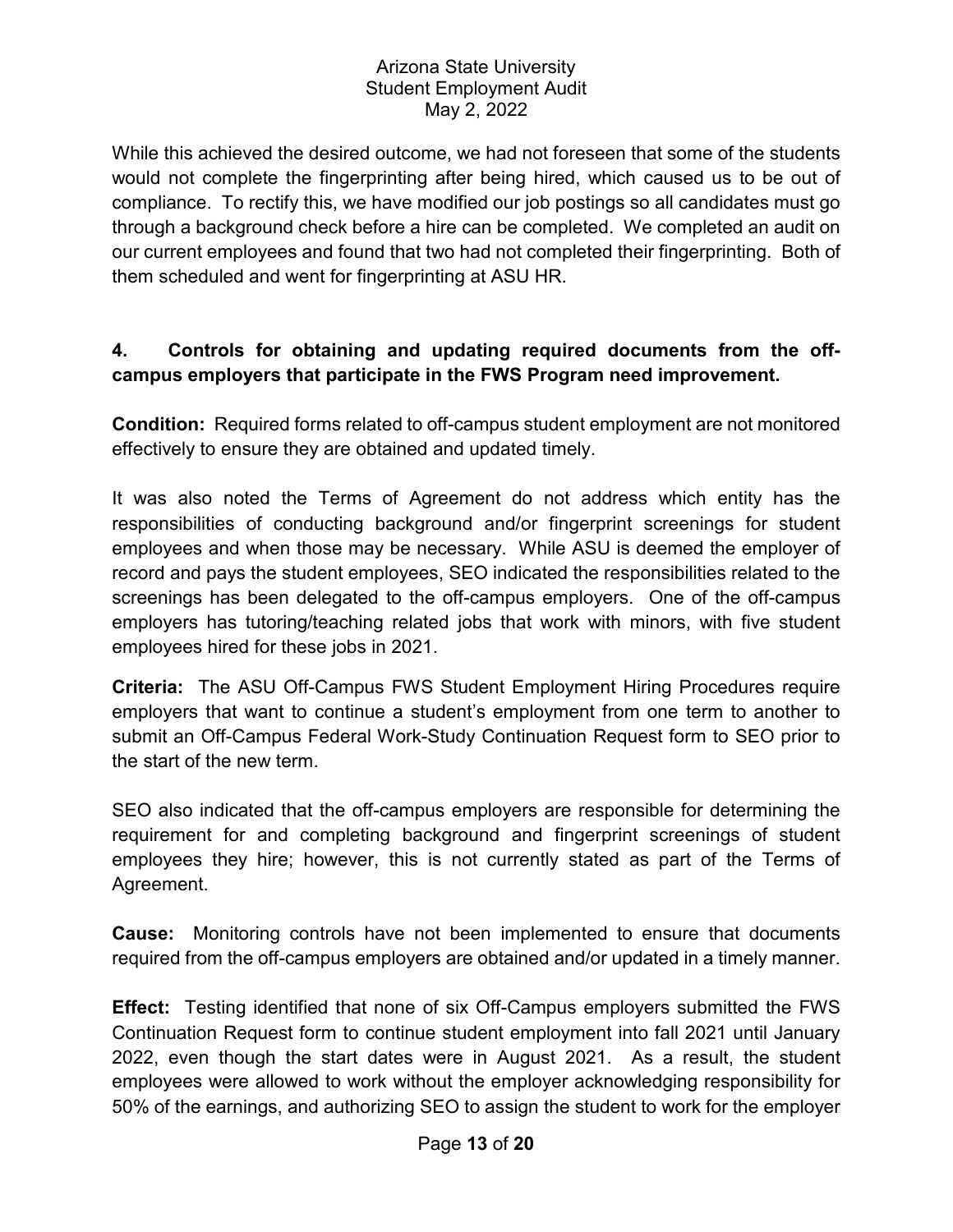under the FWS Program. In addition, student workers working for off-campus employers are not subject to ASU's employment screening processes nor does the agreement with the off-campus employer require them to perform employment screening resulting in students working in positions where ASU is considered the employer of record and being paid through ASU without going through employment screening.

**Recommendation:** SEO should implement monitoring controls to ensure that documents required from the off-campus employers are obtained and/or updated in a timely manner. Additionally, SEO should modify the Terms of Agreement to include additional language regarding the employment screening responsibility.

In addition, while active agreements were in place for each of the 6 off-campus employers tested, three of the six agreements were executed more than five years ago. As a result, these agreements have not been updated with the current standard liability language implemented in FY2020. Best practices include periodic review and re-execution of automatically renewing contracts to ensure they contain current terms and conditions.

**Management Response:** SEO will obtain language from OHR related to employment screening responsibilities for positions that require working with minors and place that language in the agreement immediately for any new agreements. For existing agreements with agencies that have positions requiring work with minors, we will complete new agreements with the updated language May 2022.

A more efficient process will be created to communicate between SEO and Off campus employers regarding the continuation of a student's employment beginning Fall 2022.

# **5. Monitoring of student employee compliance with required new-hire (and annual) training requires improvement.**

**Condition:** Student employees do not consistently complete required training at time of hire and annually thereafter.

**Criteria:** All ASU employees, including student workers, are required to complete newhire training, including Fire Safety and Prevention, Information Security Training, and Preventing Harassment and Sexual Violence training and the Duty to Report training within 30-90 days of hire, and in some cases a refresher training each year. The hiring departments are responsible for monitoring the completion of both new hire and refresher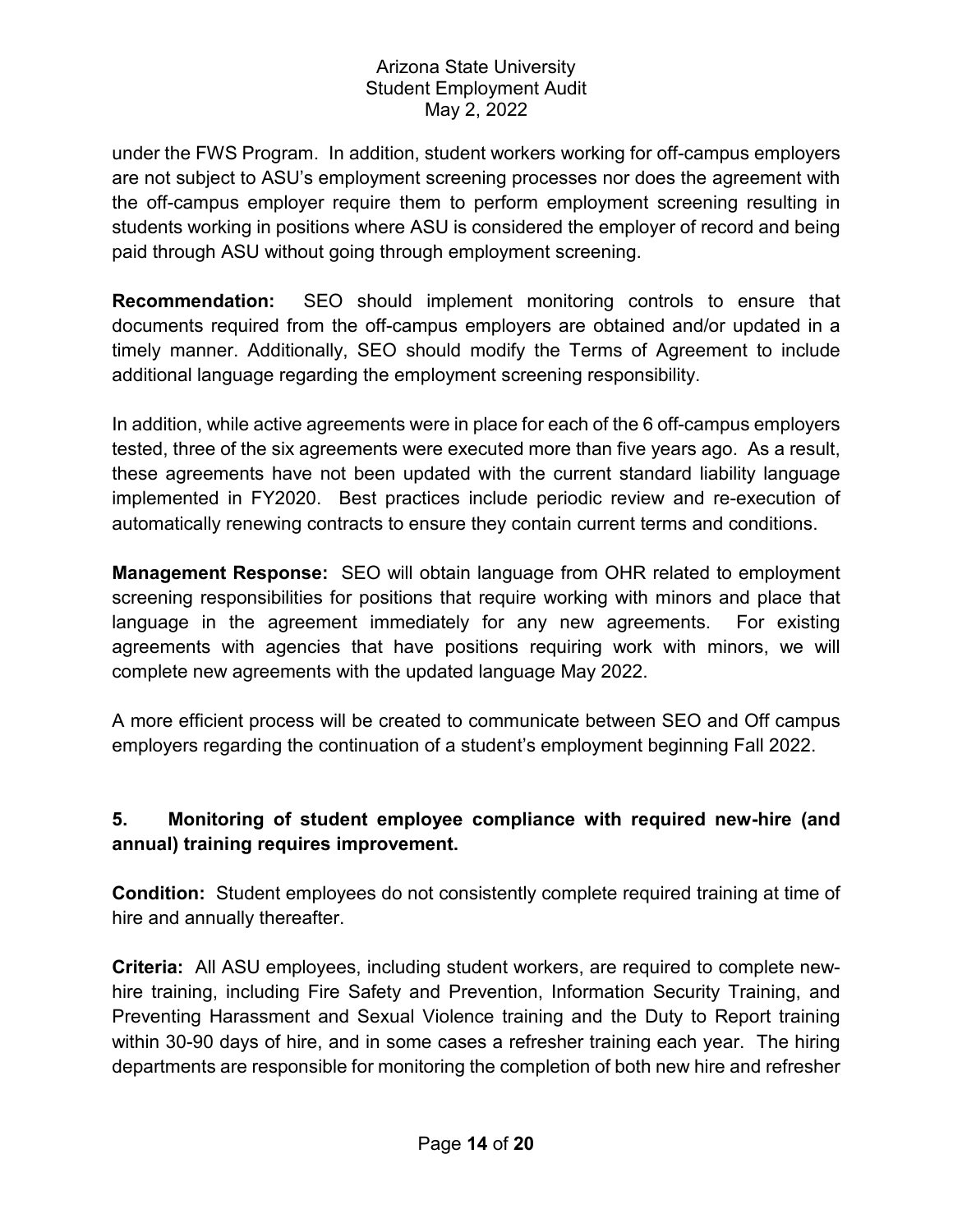training. For off-campus student employees, the SEO, as the hiring department of record, is responsible for tracking completion of training.

**Cause:** Effective processes to monitor training have not been implemented. Data analytic dashboards have been implemented to help track completion; however, dashboards are challenging due to the various modules for each type of training, multiple Learning Management Systems used for student workers, and challenges related to initial training versus the annual requirement. This is further complicated with student workers due to the possibility of them having more than one position, having breaks between positions, and changing positions often.

**Effect:** Student workers may not be aware of important policies or requirements related to working in ASU's environment including areas of information security, safety, workplace behavior and reporting expectations. Specifically, testing identified the following:

- Of 5,117 student employees (on and off-campus), 997 (19%) did not complete the Fire Safety and Prevention and 1,129 (22%) did not complete the Information Security training during the 2-year period between Jan 2020 and Dec 2021
- For a sample of 25 on-campus student employees tested to determine the timeliness of training (90 days for new hire and 364 days for refresher):
	- $\circ$  3 (12%) did not complete the Fire Safety and Prevention training timely
	- $\circ$  10 (40%) did not complete the Information Security training timely
- Reliance was made on a review performed in FY2021 which identified approximately 59% of student workers hired between January 2020 and February 2021 had not taken the Preventing Harassment and Discrimination training and approximately 37% had not taken the Duty to Report training

**Recommendation:** Hiring departments should enhance their current monitoring of student employee training to ensure required training is complete. SEO, as the department of record for student employees of the off-campus employers, should implement procedures to ensure the students complete the mandatory training at hire and/or for the refresher. It was also requested that OHR enhance their current Hiring Manager training to reinforce this requirement.

Due to the distributed nature of monitoring employee training, a specific management response was not obtained as part of this review. University Audit is implementing continuous auditing of this university requirement as part of the FY2023 Audit Plan and will request management responses at a VP unit level as non-compliance is identified.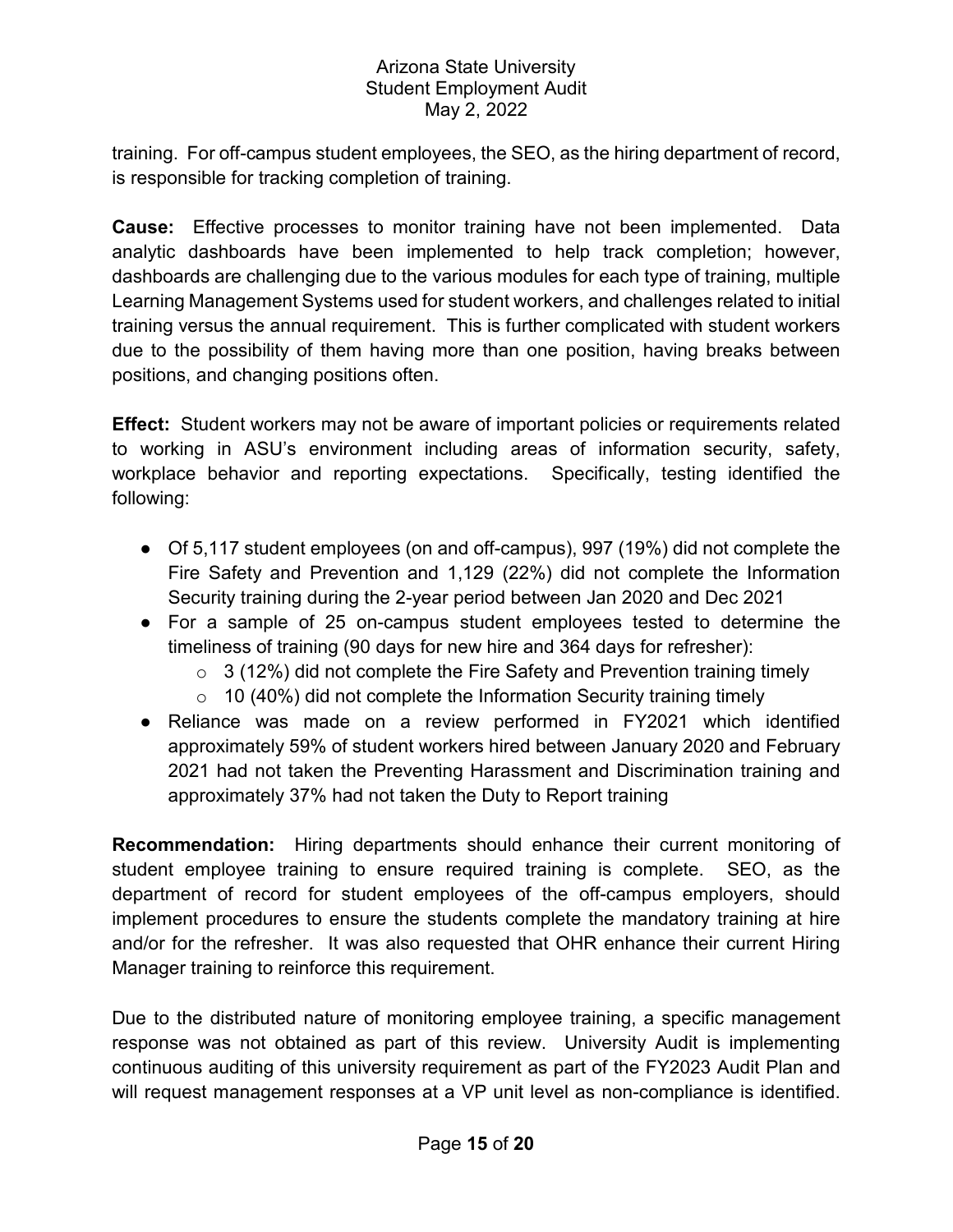The continuous audit program is intended to be implemented by October 2022. In addition, the reporting and system limitations identified as part of this testing were provided to the working group scoping potential updates/enhancements of the existing Human Capital Management application.

## **6. Existing processes are not adequate to ensure student employees are terminated timely once they graduate or are no longer actively working.**

**Condition:** Existing processes are not adequate to ensure students employees are terminated timely once they graduate or are no longer actively working.

**Criteria:** Policy SSM 304-15 establishes the required timelines for terminating student employees at graduation. Student employees who receive FWS funding must cease employment on graduation day but may be extended by the department without FWS funding for two weeks. Student employees who do not receive FWS funding may work for two weeks after graduation. International students must cease employment on graduation day.

**Cause:** Hiring departments have not implemented effective controls to ensure student workers are terminated in a timely manner when no longer working in the position hired for or when they graduate.

**Effect:** Student employees that are not formerly terminated through PeopleSoft retain their system credentials to many ASU applications even though they are no longer actively employed. In addition, student workers may continue to work and be paid in violation of Policy SSM 304-15, which may impact compliance with FWS requirements or with the Student and Exchange Visitor Program (SEVP) within the Department of Homeland Security or with the Bureau of Educational and Cultural Affairs (ECA) of the Department of State (DoS) with the Exchange Visitor Program.

Testing of 88 student employees who graduated in May 2021 identified the following:

- Two student employees who graduated in May that worked and were paid through the pay period end 07/11/21
- 16 student employees (18%) that were not terminated within 3 weeks of graduation
- 11 student employees (13%) that were terminated through the automatic system termination process, which occurs only after 5 months of no hours submitted through payroll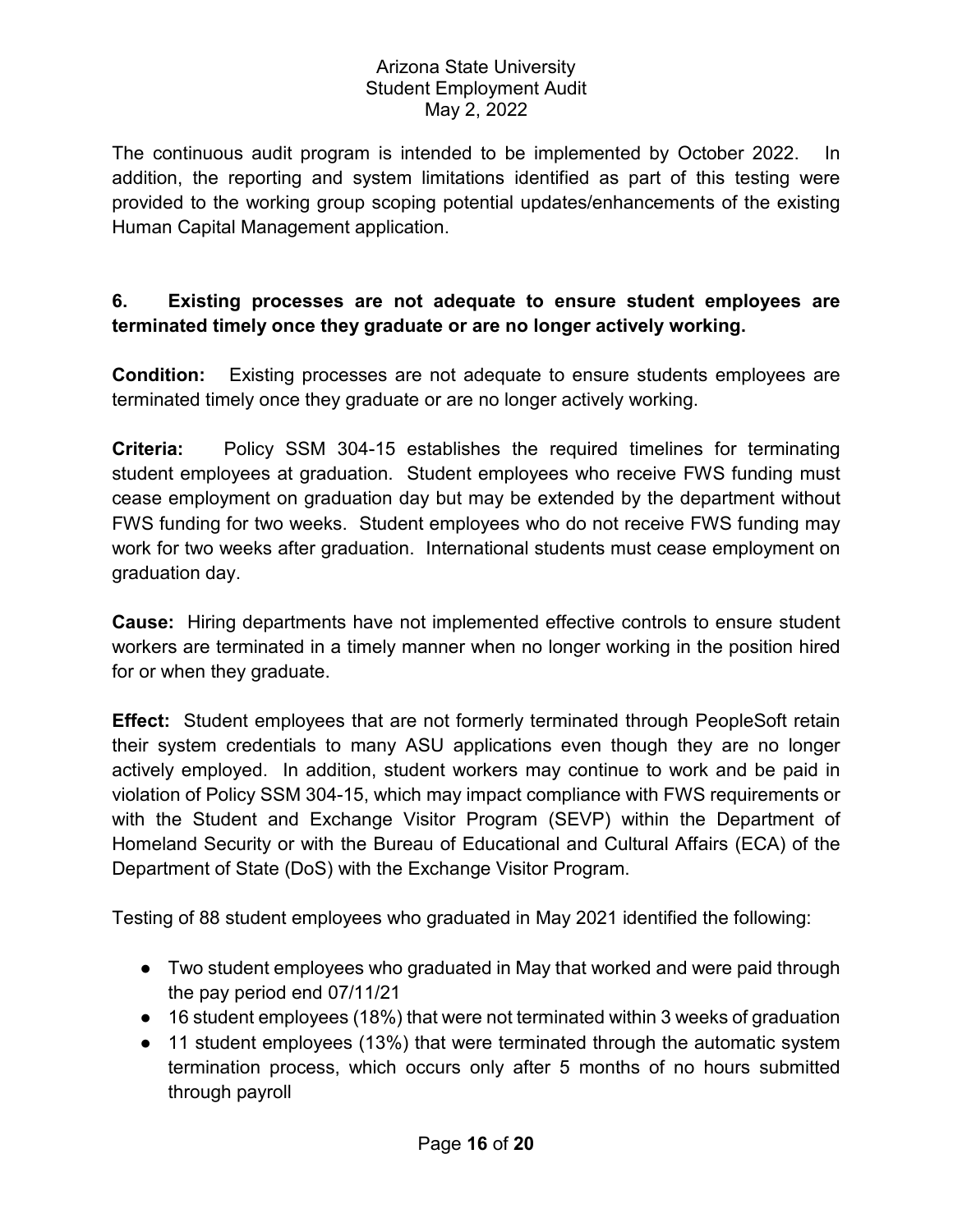**Recommendation:** Hiring departments should enhance their current processes related to student employment to ensure student workers are terminated in a timely manner. It was also requested that OHR enhance their current Hiring Manager training to reinforce this requirement.

Due to the distributed nature of student employee termination processing, a specific management response was not obtained as part of this review. University Audit is implementing continuous auditing of this university requirement as part of the FY2023 Audit Plan and will request management responses at a VP unit level as non-compliance is identified. The continuous audit program is intended to be implemented by October 2022. Results from this program may also warrant further changes in the timing of the automatic system termination process.

# **7. FISAP reporting requires further enhancement to ensure student counts and related earnings reported in the information sections of the FISAP are accurately compiled and calculated.**

**Condition:** Variances were identified in some of the information sections of the FISAP due to inadequate tracking and classification errors associated with student positions. Specifically, testing identified the following:

- For the JLD Program, the SEO does not track the continuation or termination of the student employees or verify the enrollment status of the employees. The estimated earnings of the student employees were based on continuous employment through the fiscal year-end, which would be overstated if any of the student employees left their jobs during the year. Additionally, of the 19 student employees reported, enrollment in both semesters of the academic year could be verified for only 12.
- For the Community Service Activities, 141 student employees who work oncampus were included in the reporting, resulting in an overstatement of counts and expenditures.

**Criteria:** Participation information must be reported in the FISAP on certain program and activities that have specific requirements.

● The FWS Program allows the lesser of \$75,000 or 10% of the FWS allocation to be used for the cost of establishing and administering the JLD Program to expand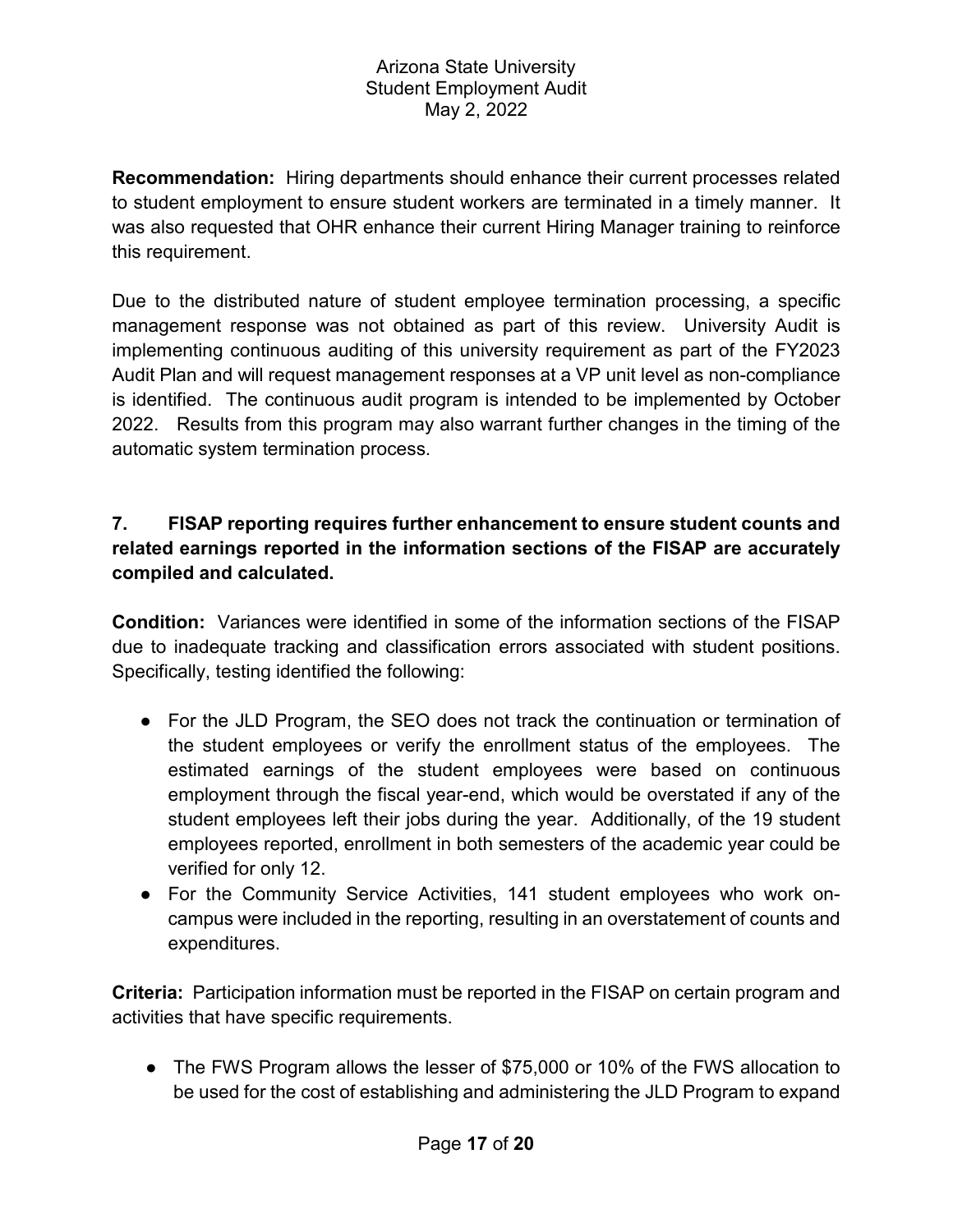off-campus job opportunities for students who are enrolled in the institution. Additionally, the earnings of the student employees are expected to exceed the federal funding used for the program.

● The FWS Program generally requires that at least 7% of the FWS allocation be used to employ students in community service jobs with at least one student employed as a reading tutor. For FY2020 and FY2021, the requirement was waived due to COVID. On-campus jobs meet the definition of community service if the services are designed to improve the quality of life for community residents or to solve problems related to their needs.

**Cause:** The procedures established by SEO for compiling the participation information do not include sufficient reviews and evaluations to the requirements. SEO does not track the continuation or termination of the student employees or verify the enrollment status of the student employees for the JLD Program reporting, and inappropriately included student employees who work on-campus in the Community Service Activities reporting.

According to SEO, the on-campus jobs were included in the Community Service Activities based on an initial interpretation of the requirements; however, after a subsequent review SEO agreed that most of the jobs would not qualify.

**Effect:** Student counts and related earnings reported in the information sections of the FISAP for the JLD Program and Community Service Activities are overstated based on the compiled information; however, based on discussions with SEO and estimates of the correct counts and earnings, the requirements of the FWS Program would still be met. SEO provided a corrected estimate for FY21 for the JLD Program using a new process for identifying and tracking the student employees, which would significantly exceed the requirements.

**Recommendation:** SEO should enhance existing procedures for compiling and reviewing the participants that are reported in the various information sections of the FISAP to ensure the requirements are met. Procedures related to the JLD Program should incorporate tracking substantial changes to employment and verification of enrollment status of the student employees. Procedures related to the Community Service Activities should ensure jobs/student employees identified as community service are reviewed/approved for appropriateness. Additionally, SEO should determine if regulations require the FY2021 FISAP to be resubmitted to ED.

**Management Response:** SEO will immediately use a new process for identifying and tracking student employees in the JLD program. Data sharing arrangements with the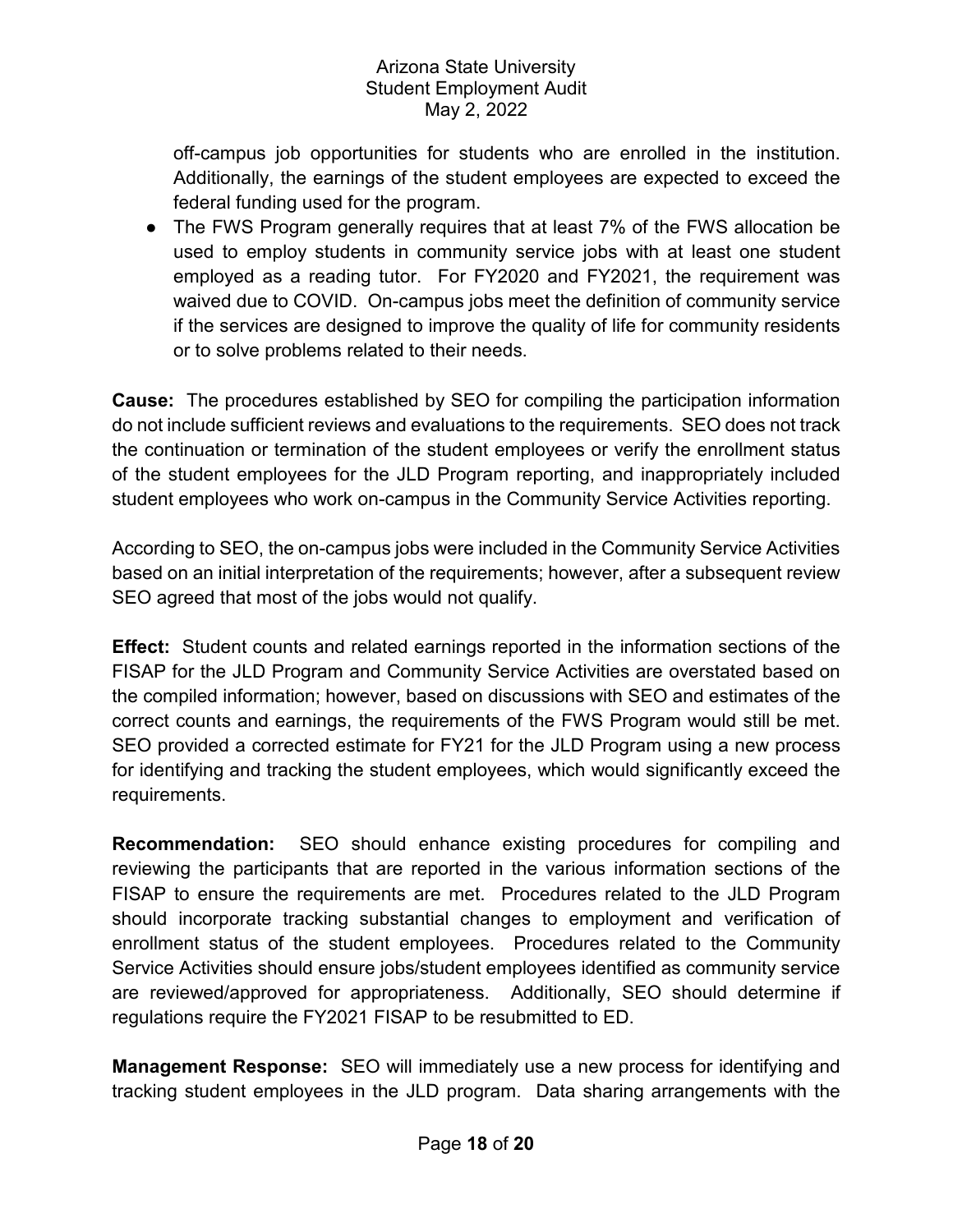employer will provide accurate reporting of student counts and related earnings on future FISAP reports, with the next one due September 30, 2022. FASS has conducted a review of community service designated employers and has removed from the list those that do not meet the criteria.